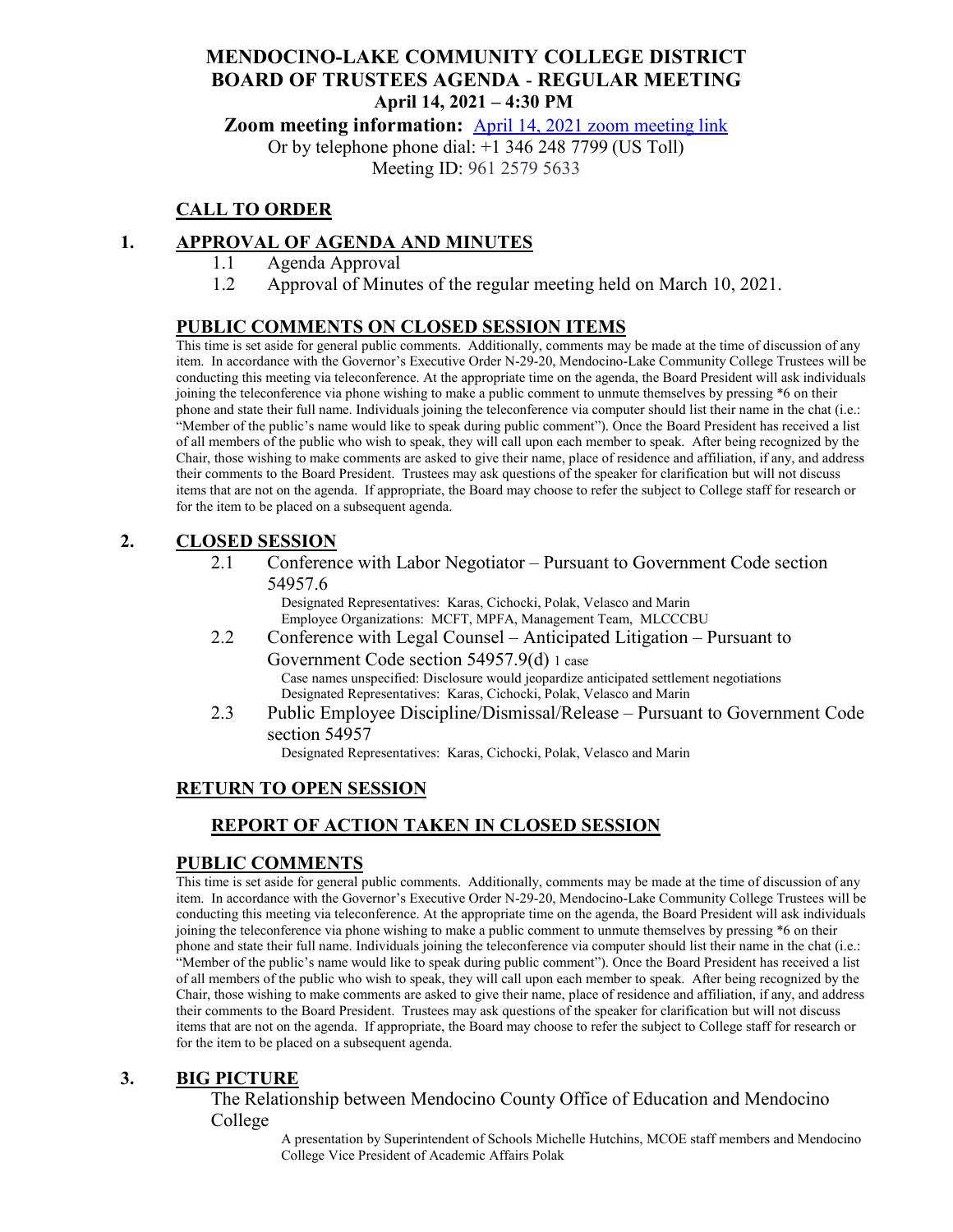## **4. PRESIDENT AND ADMINISTRATION REPORT**

4.1 A report from Superintendent/President Karas is presented as information

# **CONSENT AGENDA**

### **5. Personnel**

- 5.1 Consideration to approve Personnel List Short Term Non-Continuing Employees
	- Recommendation to approve the list of short-term non-continuing personnel as presented
- 5.2 Consideration to approve Personnel List Part-Time Faculty Recommendation to approve the list of part-time faculty as presented
- 5.3 Consideration to approve Employment Classified Amend Start Date Recommendation to approve the classified employment amended start date as presented
- 5.4 Consideration to approve Working Out of Class Compensation Recommendation to approve the working out of class compensation as presented
- 5.5 Consideration of Four Ten-Hour Day Work Week Recommendation to approve the four ten-hour day work week
- 5.6 Consideration to receive Mendocino-Lake Community College Classified Bargaining Unit/SEIU (MLCCCBU) Local 1021, 2021/22 Successor Contract Reopeners Recommendation to receive the Mendocino-Lake Community College Classified Bargaining Unit/SEIU

Local 1021, 2021/22 successor contract reopeners as presented.

5.7 Consideration to approve Mendocino-Lake Community College District 2021/22 Successor Reopeners to Mendocino-Lake Community College Classified Bargaining Unit/SEIU (MLCCCBU) Local 1021

Recommendation to approve the Mendocino-Lake Community College District 2021/22 successor reopeners to Mendocino-Lake Community College Classified Bargaining Unit/SEIU (MLCCCBU) Local 1021 as presented

- 5.8 Consideration to receive Mendocino College Federation of Teachers (AFT/CFT Local 6322) 2022/23 Contract Reopeners Recommendation to receive the Mendocino College Federation of Teachers (AFT/CFT Local 6322) 2022/23 contract reopeners as presented.
- 5.9 Consideration to approve Mendocino-Lake Community College District Contract Reopeners to Mendocino College Federation of Teachers (AFT/CFT Local 6322), 2021/22

Recommendation to approve the Mendocino-Lake Community College District contract reopeners to Mendocino College Federation of Teachers (AFT/CFT Local 6322), 2022 as presented.

- 5.10 Consideration to receive Mendocino Part-Time Faculty Association (MPFA/CCA/CTA/NEA), 2022/23 Contract Reopener Recommendation to receive the Mendocino Part-Time Faculty Association (MPFA/CCA/CTA/NEA), 2022/23 contract reopener as presented
- 5.11 Consideration to approve Mendocino-Lake Community College District Contract Reopeners to Mendocino Part-Time Faculty Association (MPFA/CCA/CTA/NEA), 2022/2023

Recommendation to approve the Mendocino-Lake Community College District Contract Reopeners to Mendocino Part-Time Faculty Association (MPFA/CCA/CTA/NEA), 2022/2023 as presented.

- 5.12 Consideration of One-Time, Off-Schedule Stipend Mendocino Part-Time Faculty Association (CCA/CTA/NEA) ("MPFA") Recommendation to approve the one-time, off-schedule stipend to Mendocino Part-Time Faculty Association (CCA/CTA/NEA) ("MPFA") as presented
- 5.13 Consideration of One-Time, Off-Schedule Stipend Service Employees International Union Local 1021 ("SEIU") Recommendation to approve the one-time, off-schedule stipend to Service Employees International Union Local 1021 ("SEIU") as presented
- 5.14 Consideration of One-Time, Off-Schedule Stipend The Management Team of Mendocino-Lake Community College District (Managers/Supervisors/Confidential)